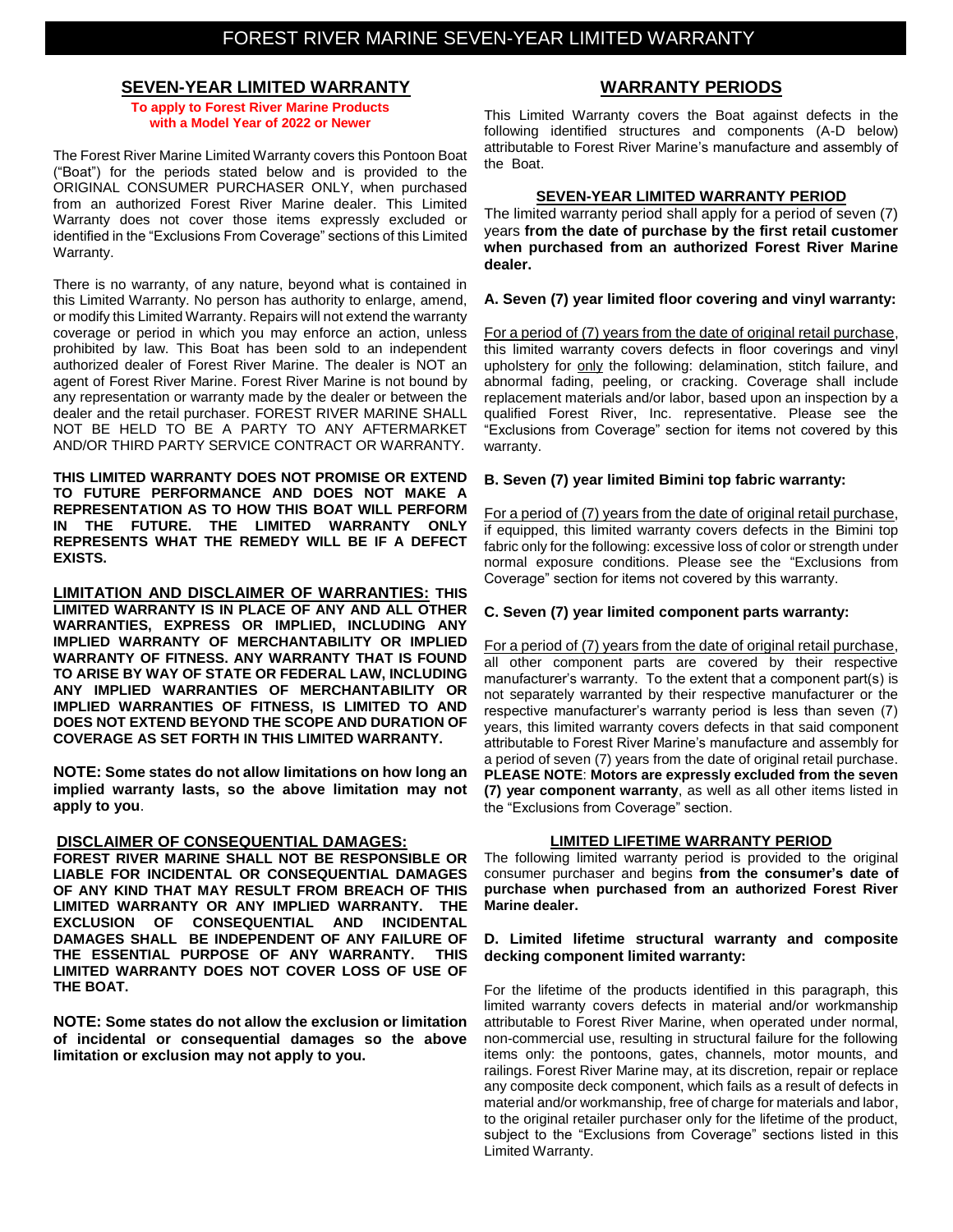# **IMPORTANT TERMS APPLICABLE TO FOREST RIVER LIMITED WARRANTIES**

## **OWNER'S RESPONSIBILITIES**

**Warranty Registration: Owner shall complete and return the Warranty Registration Card within thirty (30) days of purchase in order to warranty register the Boat. Warranty registration can be completed by the Owner's selling dealer. The return of this registration is a condition precedent to warranty coverage and failure to return the completed warranty registration will invalidate the Limited Warranty.**

**Delivery for Service:** Owner shall deliver this Boat for warranty service within a reasonable time after discovery of the Substantial Defect and within the applicable Warranty Period. All expenses incurred in obtaining warranty service, including but not limited to gas, mileage, and accommodations, shall be the individual owner's responsibility.

## **MAINTENANCE**

**Maintenance:** This Boat and its component parts will require routine maintenance, service, cleaning, and care. Information regarding recommended and/or required routine maintenance can be found in the Owner's Manual. You, as the individual owner of the Boat, are responsible for ensuring all recommended and/or required routine maintenance is performed timely and correctly. **NOTE:** failure to do so will invalidate this Limited Warranty and may cause damages and other applicable warranties to be voided.

## **SERVICE**

This Boat is designed solely for its intended purpose of recreational boating. It is normal to expect some warranty service during the Limited Warranty Period. If the need for warranty service should arise: Owner should contact your independent authorized selling dealer (to the extent possible) or local independent authorized dealer to schedule the repairs*.* Warranty service can only be obtained at Forest River Marine's independent authorized dealers and service centers, or from Forest River Marine at its discretion. All expenses in remedying warrantable Substantial Defects shall be borne by Forest River Marine. All costs incurred in transporting the Boat for service shall be borne by the Owner.

*Please note*: Forest River Marine does not control independent authorized dealerships or the scheduling of repairs at their facilities and you may encounter delays. If you encounter difficulty obtaining warranty service, please contact Forest River Marine's Customer Service Department at: **51773 County Road 39, Middlebury, Indiana 46540, PH: (574) 825-8696.**

For more information regarding service contacts and independent authorized dealerships please visit: www.forestriverinc.com.

For information regarding your specific Boat, please visit: www.southbaypontoon.com, www.berkshirepontoon.com, or www.trifectapontoon.com

## **PARTS AND DESIGN CHANGES**

Forest River Marine reserves the right to change the parts and design of its products from time to time without notice and with no obligation to maintain spare parts or make corresponding changes in products previously manufactured by Forest River Marine.

## **REMEDY**

*REPAIR REMEDY:* Forest River Marine's SOLE OBLIGATION under this Limited Warranty is to repair any covered Substantial Defect discovered within the applicable Limited Warranty Period if not excluded under the terms of this Limited Warranty. If the authorized selling dealer or local independent authorized dealer does not adequately repair the Boat, the Owner must then contact Forest River Marine IN WRITING and advise it of any Substantial Defect, including a list of the Substantial Defect(s), and provide Forest River Marine (not the authorized dealer) an opportunity to repair the Boat. Forest River Marine may require the Owner to deliver the Boat to another authorized Forest River Marine dealer or its factory facilities. Refusal to allow Forest River Marine an opportunity to repair the Boat will void warranty coverage for the identified Substantial Defect(s).

## **EXHAUSTION OF REMEDY AND LEGAL ACTION:**

OWNER MUST PERMIT FOREST RIVER MARINE THE OPPORTUNITY TO REPAIR THE BOAT AND THE REPAIR REMEDY MUST FAIL ITS ESSENTIAL PURPOSE BEFORE OWNER MAY INITIATE ANY ACTION TO SEEK LEGAL OR EQUITABLE REMEDIES FOR BREACH OF THIS LIMITED WARRANTY OR ANY IMPLIED WARRANTIES.

## **GOODWILL REPAIRS**

Performance of repairs on portions of the Boat "Excluded from Coverage" or after expiration of the Limited Warranty Period shall be considered "Goodwill" repairs. Forest River Marine is not obligated to perform Goodwill repairs and performance of Goodwill repairs shall not alter the express terms of the Forest River Marine Limited Warranty.

## **DEFECT vs. DAMAGE**

The Forest River Marine Limited Warranty only covers "Substantial Defects" in materials or workmanship attributable to Forest River Marine, not "damages." Substantial Defects are those defects which prevent the Boat from performing its intended use for recreational boating. "Damages" include issues or repairs stemming from misuse or collision that occurs after the purchase of the Boat by the first retail purchaser, as well as repairs due to lack of maintenance because it is the owner's responsibility to maintain the Boat, see "Owner Responsibilities."

## **PRIOR USE AND PRIOR MODEL YEAR REMEDY**

At the time of purchase by the first retail purchaser, if the Boat is not of the current or prior model year or has ten (10) or more hours logged on the motor, the Seven-Year Limited Warranty (A-D above) ends Four (4) years after the date of purchase. The Four-Year Limited Warranty is subject to the same terms and conditions of this Limited Warranty, excluding the applicable Limited Warranty Period.

ANY ACTION TO FOR BREACH OF THIS FOUR YEAR LIMITED WARRANTY OR ANY IMPLIED WARRANTY OR REVOCATION OF ACCEPTANCE OR ANY ACTION TO ENFORCE ANY PORTION OF THIS LIMITED WARRANTY MUST BE COMMENCED WITHIN THREE (3) MONTHS OF THE EXPIRATION OF THE FOUR YEAR WARRANTY PERIOD.

SOME STATES DO NOT ALLOW LIMITIONS ON IMPLIED WARRANTIES OR THE STATUTE OF LIMITATIONS SO THE ABOVE LIMITATIONS OR EXCLUSIONS MAY NOT APPLY TO YOU.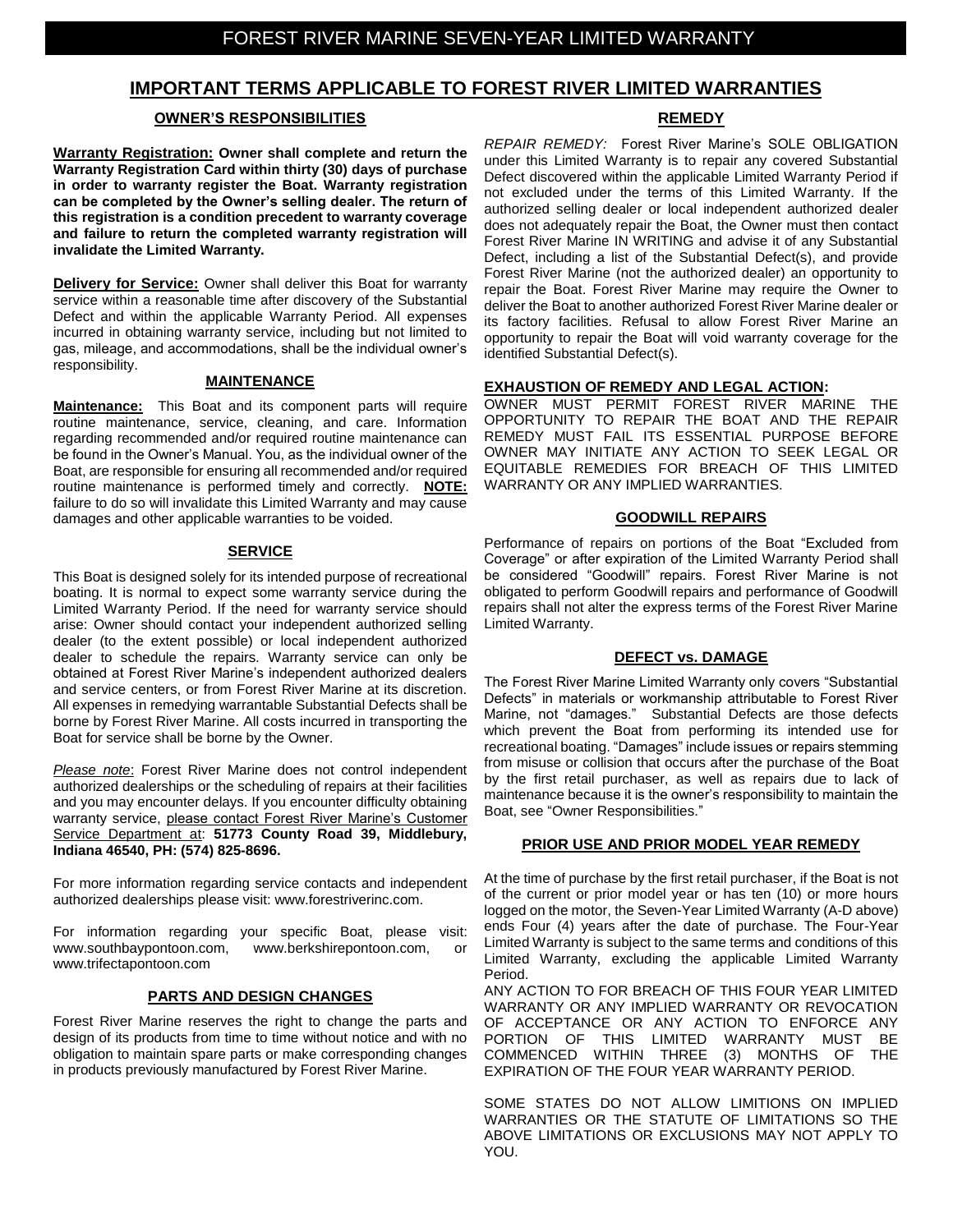# **IMPORTANT EXCLUSIONS APPLICABLE TO FOREST RIVER LIMITED WARRANTIES**

## **EXCLUSIONS FROM COVERAGE**

- Any use of the Boat for purposes other than recreational boating. Such unauthorized use includes, but is not limited to, any use for competitive racing, commercial, business, or rental purposes. Registration of the Boat in the name of any business entity or any filing of a state, federal or provincial tax form claiming any benefit related to the Boat shall be considered conclusive evidence of commercial and/or business use.
- Any Boat not registered and normally used in the United States or Canada.
- Boats purchased through an auction, wholesale, or from a dealer or party that is not an authorized dealer of Forest River Marine.
- Any use of harsh or non-approved cleaning products. You may find more information regarding cleaning products in the Owner's Manual.
- Equipment, component parts, or accessories that are working as designed, but with which you are not satisfied.
- Owner Maintenance, including items identified in the Owner's Manual as "care and maintenance" and those items addressed in the "Caring for Your Pontoon" section of the Owner's Manual.
- Items that are added, installed, or changed after the Boat leaves the possession of Forest River Marine.
- Fading or discoloration of anodized rails.
- ◆ Fading of the mooring cover, seat covers, bimini cover, and bimini boot due to normal wear and tear, direct exposure to the sunlight, improper covering, or improper storage of boat.
- Transporting the Boat with mooring cover installed or bimini frame/canvas not in the provided transportation locked position.
- Use of improper trailer and/or damage due or related to improper trailering of the Boat.
- ❖ Damage or loss to the Boat caused by neglect, misuse, abuse, unauthorized use, improper operation, theft, vandalism, failure to provide routine maintenance, unauthorized modifications, structural attachments, or repairs.
- $\div$  Failure of any component(s) or component part caused by operating the boat at excessive speed during boating conditions. Such boating conditions include, but are not limited to, rough water, large waves, wind, or poor weather conditions.
- Damage or loss caused by normal use or wear, including discoloration or fading of exterior designs, discoloration or fading of fabrics, tearing, or deterioration caused by prolonged exposure to natural elements.
- ◆ Mold, mildew, and sun damage caused by poor maintenance and improper cleaning including but not limited to removal of the protective layer off of the furniture, flooring, helm rails, rails, rail panels, canvas, and trim.
- Damage or loss caused by factors not attributable to Forest River Marine including but not limited to Acts of God, natural disasters, and damage or loss caused by infestation of insects or animals.
- Estimated performance characteristics, including but not limited to speed, weight or fuel consumption.
- Damage to canvas, vinyl, floor covering, upholstery, fabric, zippers, trim pieces, or plastics caused by rips, tears, snags unraveling, environmental issues, use of harsh chemical cleaners, poor maintenance.
- ◆ Diagnostics and related loss or expenses.

#### **EXCLUSIONS FOR SALTWATER AND CORROSION**

Saltwater corrosion to components is a natural phenomenon and electrolysis can occur under conditions both in and out of the water, neither of which are covered by this warranty. Boats located in saltwater environments require additional attention. To help prevent damage, Owners need to wash (with fresh water) the entire Boat immediately after each use to help slow the effects of saltwater corrosion. **Failure to properly care for your Boat in a saltwater environment can lead to the following issues and are not covered under the warranty**:

Corrosion due to saltwater Corrosion due to electrolysis Corrosion due to stray-current corrosion Corrosion due to galvanic corrosion Lack of maintenance and/or use of incorrect sacrificial anodes Saltwater corrosion for a carpeted bunk style trailer Engine corrosion and maintenance

## **EXCLUSIONS FROM COVERAGE: ENGINE, TRIM, COMPONENT PARTS, AND OTHER WARRANTIES**

ENGINES - Forest River Marine does not warrant, and this Limited Warranty excludes, engines and any non-factory installed items. This exclusion includes, but is not limited to, the installation of engine components, engine controls, and harnesses that are sourced from OEM engine manufacturers. These are covered under separate written warranties provided directly by the component part's respective manufacturers and all claims should be directed to these manufacturers. Please refer to the OEM Engine Manufacturer's Warranty.

TRIM LIMITS – As required for all brands of motors, trim limits are to be installed and set by the authorized dealer installing the motor. In the event the motor was installed by Forest River Marine, the authorized dealer is required to ensure that trim limits are set properly at delivery to the retail customer to prevent damage to the Boat, motor, and motor components.

COMPONENT PARTS – Forest River Marine makes no warranty with regard to, but not limited to, batteries and gauges, routine maintenance, equipment and appliances, or audio and/or electronic equipment. The respective manufacturers may warrant these items. Please see these warranties for their individual terms and conditions.

OTHER WARRANTIES – For those products or components that may be covered by a separate manufacturer warranty, you may be required to complete and return the appropriate manufacturer warranty forms included with the information packages in order to validate these warranties. It may be necessary to contact the product manufacturer to obtain information on authorized service centers in order to obtain service on these parts. In requesting parts for separately warranted products from the manufacturer of the product or its authorized service center, it may also be necessary to first obtain a warranty work authorization number before this work is done. It may also be necessary to provide the product name, model or serial number along with a description of the problem, and part needed plus shipping costs. Performance or service by Forest River Marine on any such item shall be considered a Goodwill repair as defined in this Limited Warranty. This provision does not modify or amend Forest River Marine's Limited Warranty.